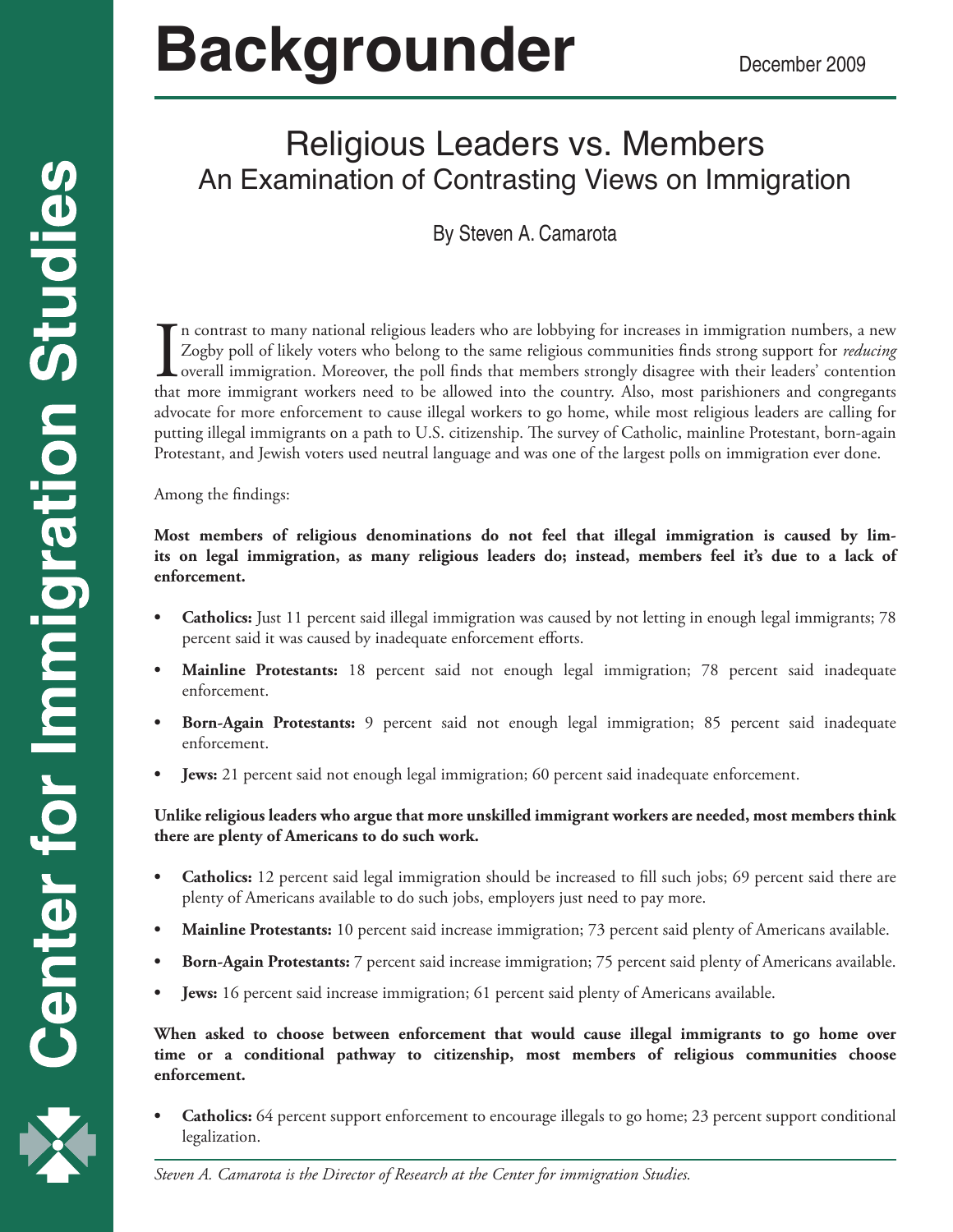- **Mainline Protestants:** 64 percent support enforcement; 24 percent support conditional legalization.
- **Born-Again Protestants:** 76 percent support enforcement; 12 percent support conditional legalization.
- **Jews:** 43 percent support enforcement; 40 percent support conditional legalization.

#### **In contrast to many religious leaders, most members think immigration is too high.**

- **Catholics:** 69 percent said immigration is too high; 4 percent said too low; 14 percent just right.
- **• Mainline Protestants:** 72 percent said it is too high; 2 percent said too low; 11 percent just right.
- **Born-Again Protestants:** 78 percent said it is too high; 3 percent said too low; 9 percent just right.
- **Jews:** 50 percent said it is too high; 5 percent said is too low; 22 percent just right.

While it would be incorrect to say that a consensus exists among religious leaders on the issue of immigration, it is true that a significant number of religious leaders have expressed their strong desire to work to legalize most illegal immigrants here and increase legal immigration in the future. In particular, leaders of the Catholic Church, Mainline Protestant churches, and some born-again churches, and major Jewish denominations all have argued that we need more legal immigration, particularly more immigrant workers. The findings of a new Zogby poll show that most self-identified Catholics, Mainline Protestants, born-again Protestants, and Jews do not support these views. This divide between church leaders and members is very likely to make any debate over immigration next year all the more contentious.

### Religious Leaders and Immigration

The positions of all the major denominations discussed below share several common points. First, based on their interpretation of their religious faiths, each emphasizes the need to treat immigrants humanely and justly. Second, while they all briefly concede that immigration limits and enforcement are necessary, they are critical of enforcement efforts and argue that enforcement in general has failed. Third, all endorse legalizing illegal immigrants with conditions. Fourth, they all share a belief that illegal immigration is caused at least in part by not letting in enough legal immigrants. Fifth, they all call for changes in policy that would increase the number of legal immigrants allowed into the country, both to join family members and for work. In particular they often mention laborers, unskilled workers, and those who do seasonal work as being especially needed. A number of these institutions have issued statements or resolutions to this effect in 2008 and 2009 — during the current recession.

Many, but not all, of the groups discussed below have signed on to the Interfaith Statement in Support of Comprehensive Immigration Reform. The Statement, from October 24, 2008, states that illegal immigrants "should be allowed to regularize their status upon satisfaction of reasonable criteria and, over time, pursue an

option to become lawful permanent residents and eventually United States citizens." The statement calls for an increase in family-based immigration to reduce waiting periods and for the "creation of legal avenues for workers and their families who wish to migrate to the United States."1

**Catholic Church.** The Catholic Church is the only centralized institution of the four religious groups examined in this report. The others are made up of diverse groups of different denominations. Because of its centralized nature, the statements and opinions of the U.S. Conference of Catholic Bishops can been seen as the official position of the Church's leaders in the United States. A number of pastoral letters and a large section of the conference's website are devoted to the issue of immigration. The church's website is clear that there needs to be a "broad-based legalization" for immigrants "in this country without proper immigration documentation."

On the number of people allowed into the country legally, the bishops argue that limits need to be increased significantly and the current limits are the reason so many people come to the county illegally. The conference's website states, "The bishops call for a reduction of the pending backlog and more visas available for family reunification purposes." In addition to increasing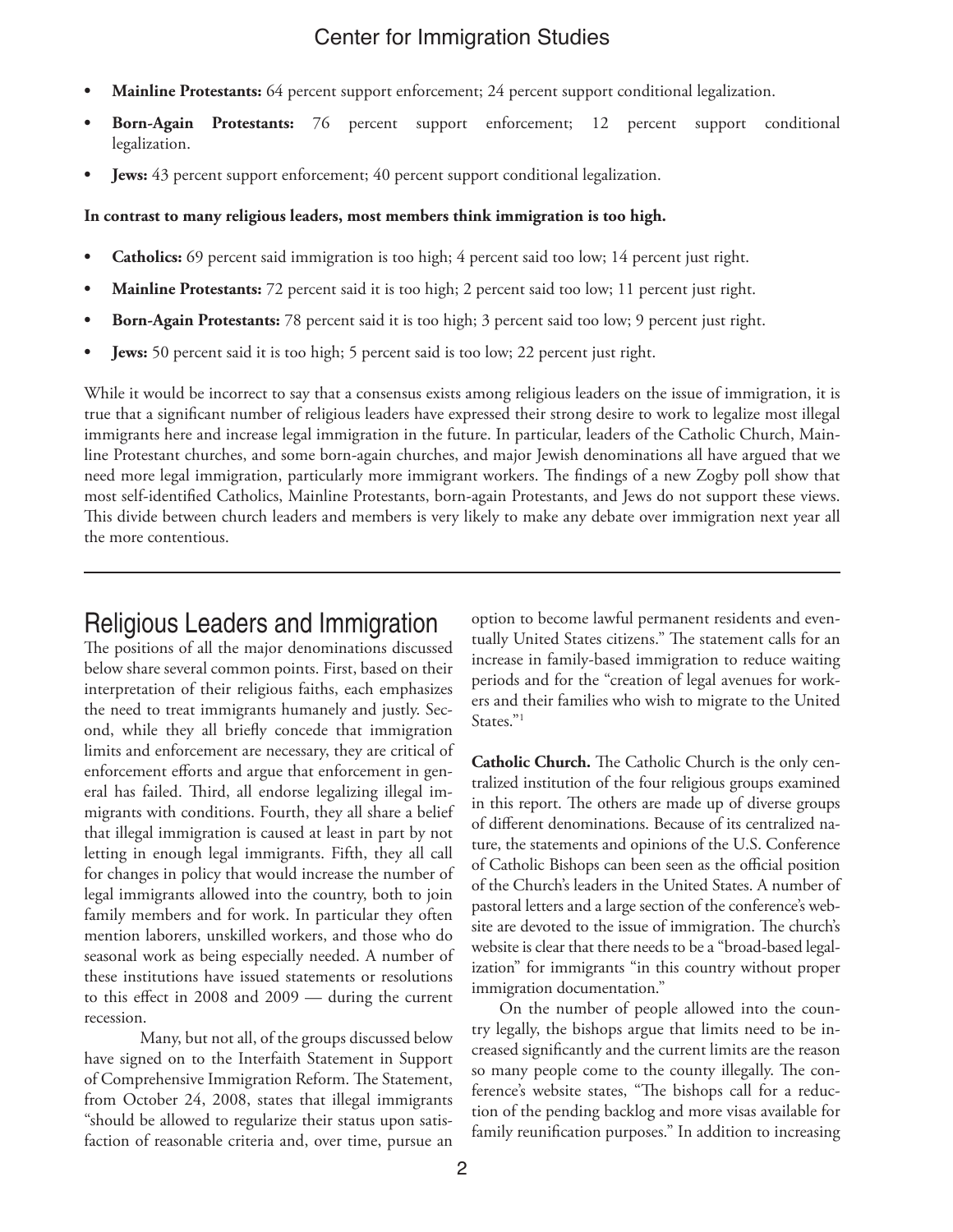family-based immigration, the bishops also argue that, "The U.S. economy depends upon the labor provided by migrants." In the church's view the law must be reformed so that more "laborers from other countries can enter the country legally to fill positions in the labor force, including on a temporary basis." The "temporary" worker program should, in their view, include a "path to permanent residency."2

**Born-Again Protestants.** The term "born-again Protestants" refers to many denominations and unaffiliated individual churches that are generally known as evangelical or Pentecostal. In the Zogby poll reported here, it includes those who indicated they were Protestant and then answered "yes" when asked if they were "born-again." So the results of the survey are based on self-identification, as are all the religion questions in the survey. The largest denomination that can be described as born-again Christians (and the largest Protestant denomination in the United States) is the Southern Baptist Convention, which generally does not take positions on public policy issues.

The National Association of Evangelicals (NAE) is an affiliation of more than 40 denominations, the largest of which is the Assemblies of God. Earlier this year, the NAE national board adopted a resolution calling for a legalization of illegal immigrants and an increase in legal immigration. It is important to note that, although the NAE indicated in press statements that its members were unanimous in support of the resolution, several member organizations of the NAE publically stated that they did not endorse the resolution.3 In fact, only 13 denominations are listed on the NAE's website as having endorsed the immigration resolution.<sup>4</sup>

The NAE immigration resolution states that the government needs to "establish a sound, equitable process toward earned legal status for currently undocumented immigrants" who meet certain requirements. The resolution states very clearly that one of the primary causes of illegal immigration is that not enough immigrants are allowed into the country legally. The resolution states, "Due to the limited number of visas, millions have entered the United States without proper documentation or have overstayed temporary visas." The resolution is also clear that more immigrant workers need to be allowed into the country legally because many industries "rely on immigrant workers." In the view of the NAE, "Current quotas do not grant enough visas to meet these needs, nor does federal immigration law provide sufficient opportunities to others who also come seeking gainful employment."5

**Mainline Protestants.** Some of the largest denominations traditionally seen as the mainline churches are the United Methodist Church, the Episcopal Church, the Evangelical Lutheran Church in America, the Presbyterian Church USA (PCUSA), and the United Church of Christ.<sup>6</sup> These churches were historically the largest Protestant denominations in the country and are generally not described as born-again Christians. In the survey done for this report, mainline Protestants are those who indicated that they were Protestant, but answered "no" when asked if they considered themselves "born again."

**Methodists.** The United Methodist church is the largest mainline Protestant church and has long advocated legalization for illegal immigrants and increased legal immigration. In 2000, the church called for an "amnesty program for undocumented persons to be implemented immediately."7 In their "Statement on the U.S. Immigration Situation" from May of this year, the Methodist bishops called for a pathway to citizenship for illegal immigrants. The bishops also criticized enforcement efforts and called for suspending enforcement in order to keep immigrant families together. The statement is also clear that there should be an increase in the number of family-based visas. In addition, they argue that "immigrants provide a much-needed labor force in the United States" and call for the government to "increase the number of visas for short-term workers to come into the United States to work."8

**Episcopalians.** The Episcopal Church has endorsed the idea of "comprehensive immigration reform," which has as its centerpiece legalization for illegal immigrants and a significant increase in the number of people allowed into the country legally.9 The church's office of government relations has issued a brochure that calls for "Congress to enact legislation to expand the temporary worker programs." It also calls for allowing in more legal immigrants who want to reunite with family members.<sup>10</sup>

The Episcopal Church also adopted resolution B006 at its General Convention in July 2009. The resolution makes clear that immigration reform should "allow millions of undocumented immigrants who have established roots in the United States … to have a pathway to legalization." The resolution also states that "Immigrants are filling the jobs that go unwanted and unfilled by U.S. citizens." The church resolution accepts the views of businesses that employ illegal immigrants: "Employers report that they advertise for weeks and offer jobs to U.S. citizens prior to turning to undocumented workers." The resolution goes further and restates the views of owners of capital who argue, "Workers who are U.S.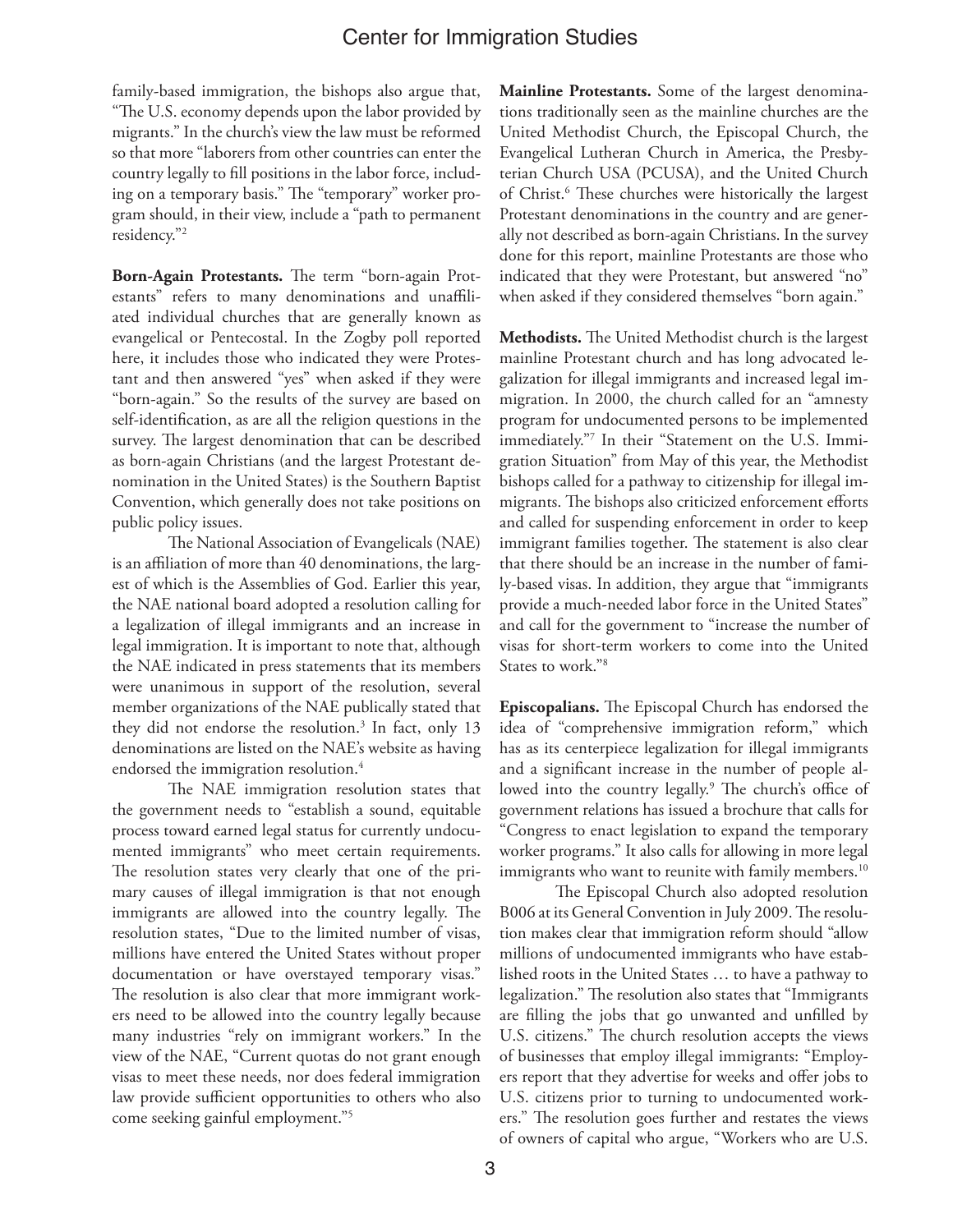citizens often quit after only a few days of work." Finally, the resolution argues that, "employers who are trying to 'do it the right way' are not able to bring people into the country on employment visas because the system is so backlogged." Thus the resolution makes clear that there is a great need for more immigrant workers to be allowed in legally because the current limits cause immigrants to come illegally.<sup>11</sup>

The Episcopal Church also has endorsed the Interfaith Statement in Support of Comprehensive Immigration Reform that calls for a legalization of illegal immigrants and an increase in legal immigration.

**Lutherans.** The Evangelical Lutheran Church in America (ELCA) is the nation's largest Lutheran church and the fourth largest denomination in the United States. Despite its name, it generally is not considered an evangelical or born-again church in the modern American context. A document approved by the ELCA Church Council on November 14, 2009, restates the church's long-held position in favor of "flexible and humane ways for undocumented [individuals] who have been in this country for a specified amount of time to be able to adjust their legal status." In addition to legalization for illegal immigrants, the document also states that illegal immigrant workers are "indispensable" and that they do jobs that "United States citizens often will not do." The church states that, "Legal pathways for entry to work in the United States ought to correspond to the annual need for foreign workers." The document also states, "Migrant workers should be permitted to have immediate family members join them and together be offered a path to permanent residency." In addition to allowing in more workers and their families, the ELCA also points out the need to increase the number of immigrants allowed into the country who wish to join a family member already here.<sup>12</sup>

**Presbyterians.** The Presbyterian Church USA (PCUSA) has several documents on its website that indicate that one of the primary reasons for illegal immigration is limitations on legal immigration. A document provided as resource material to members on the church's website states that it is very difficult to come to the United States legally and then goes on to say, "Faced with these severe limitations and waiting periods of five years or more, many may see no other choice but to immigrate to the United States without proper documentation."13 Another resource document makes clear that there is a need for more legal immigrant workers and the failure to meet that need causes illegal immigration. It states,

"U.S. policy does not reflect labor demands in determining caps on work visas" and "demand for worker visas far exceeds availability." The document even states that members should "Contact your elected officials and encourage them to co-sponsor and support AgJOBS (S1038 and HR2414)." This bill would legalize illegal workers who have worked in agriculture and their family members and allow in more workers in the future to work on farms.

Julia Thorn, Immigration Council at the PCU-SA, agreed in a December 15, 2009, interview that the documents described above are on the church's website, but she emphasized that the official position of the church is contained in the General Assembly Resolutions on immigration from 2006 and 2008.<sup>14</sup> The 2006 General Assembly resolution (the 2008 resolution is not online) states that hard-working illegal immigrants should be given an opportunity to "regularize their status upon satisfaction of reasonable criteria." The resolution also states that there need to be "Some reforms in our family-based immigration system to significantly reduce waiting times." And it calls for "the creation of legal avenues for workers and their families who wish to migrate to the United States." It seems fair to say that the 2006 resolution argued for a legalization of illegal immigrants and an increase in family-based and employed-based immigration. These recommendations are very similar to those of the other churches summarized above and follow the language of the Interfaith Statement in Support of Comprehensive Immigration Reform, signed by the PCUSA.15

**United Church of Christ.** The United Church of Christ (UCC) states on its website in an "Election 2008 Issue Briefing" that illegal immigrants should be offered "an earned path to citizenship." The church seems to accept the argument that there are not enough Americans to do jobs that require relatively little education. The 2008 Issue Briefing on immigration lists as one of only two questions that should be asked of candidates the following: "Many U.S. farming and manufacturing interests depend on immigrant labor. How do you propose to enable these critical businesses to obtain a sufficient and dependable work force?"16 A *Resolution of Witness* on the UCC website also calls for an "employment-focused immigration program."17

The UCC links to the Interfaith Immigration Coalition on its website, but the church is not listed as having signed onto the 2008 Interfaith Statement in Support of Comprehensive Immigration Reform.<sup>18</sup> The UCC also links to an October/ November 2008 resolution from the National Council of Churches (of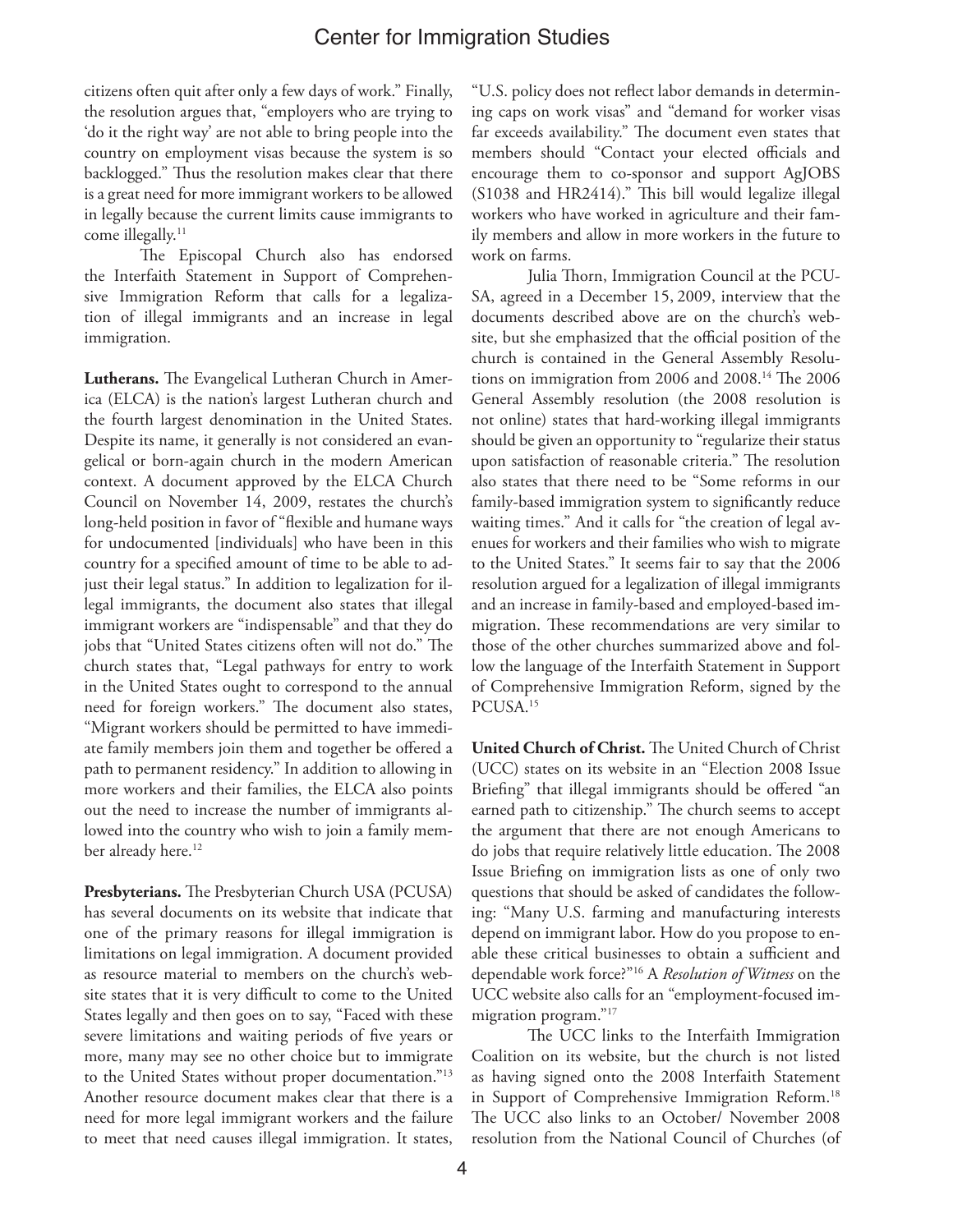which it is a member), which states that Congress should change immigration laws that so that "undocumented immigrants can earn their lawful permanent residency and eventually apply for citizenship." The resolution also calls on Congress to "Reform the visa system to increase the number of family-based and employment-based visas." Like many mainline churches, the views of businesses that argue for more workers seem to have heavily influenced the position of the UCC.<sup>19</sup>

**Jewish Community.** The Jewish community in the United States is very diverse and a large share of American Jews does not belong to any organized branch of Judaism. The two largest Jewish religious denominations in the United States are the Union for Reform Judaism and the United Synagogue of Conservative Judaism. Orthodox Jews are a much smaller share of the community in the United States and generally do not take public policy positions.

**Reform Judaism.** The largest Jewish denomination in the country is the Union for Reform Judaism (URJ). The Commission on Social Action at the URJ General Assembly in 2007 adopted a resolu**t**ion making it clear that limits on legal immigration were an important reason for illegal immigration. The resolution called for "legislation and policies that address the causes of illegal immigration, including legislation that: Increases the number of visas allowing unskilled laborers to work in the U.S. legally [and] Increases guest worker programs and temporary worker visas." The URJ resolution also called for "pathways to earned citizenship for undocumented immigrants."20 The URJ has also endorsed the Interfaith Statement in Support of Comprehensive Immigration Reform.

**Conservative Judaism.** The United Synagogue of Conservative Judaism (USCJ) has endorsed positions similar to the URJ. In 2005 they endorsed the Interfaith Statement in Support of Comprehensive Immigration Reform. The statement can be found at USCJ's website. As already discussed, the statement calls for reform of the immigration system that would allow illegal immigrants to "become lawful permanent residents and eventually United States citizens." It also says there should be reforms in family-based immigration that would in-

Question 1. There are an estimated 38 million legal and illegal immigrants currently living in the country. That is one out of every eight U.S. residents. For most of the last decade, 1.5 million new legal and illegal immigrants combined are estimated to have settled in the country each year. Putting aside the question of legal status for a moment, and focusing only on the totals, is the number of immigrants entering the country each year too high, too low, or just right?

|                        | <b>Likely Voters</b> |            |               |                           |
|------------------------|----------------------|------------|---------------|---------------------------|
|                        | Too<br>High          | Too<br>Low | Just<br>Right | <b>Not</b><br><b>Sure</b> |
| All                    | $67\%$               | $4\%$      | 14 %          | $15\%$                    |
| Catholics              | 69 %                 | $4\%$      | 14 %          | 14 %                      |
| Mainline Protestant    | 72 %                 | $2\%$      | 11 %          | $15\%$                    |
| Born-Again Protestants | 78 %                 | $3\%$      | $9\%$         | $10\%$                    |
| Jewish                 | 50 %                 | $5\%$      | 22 %          | 23 %                      |

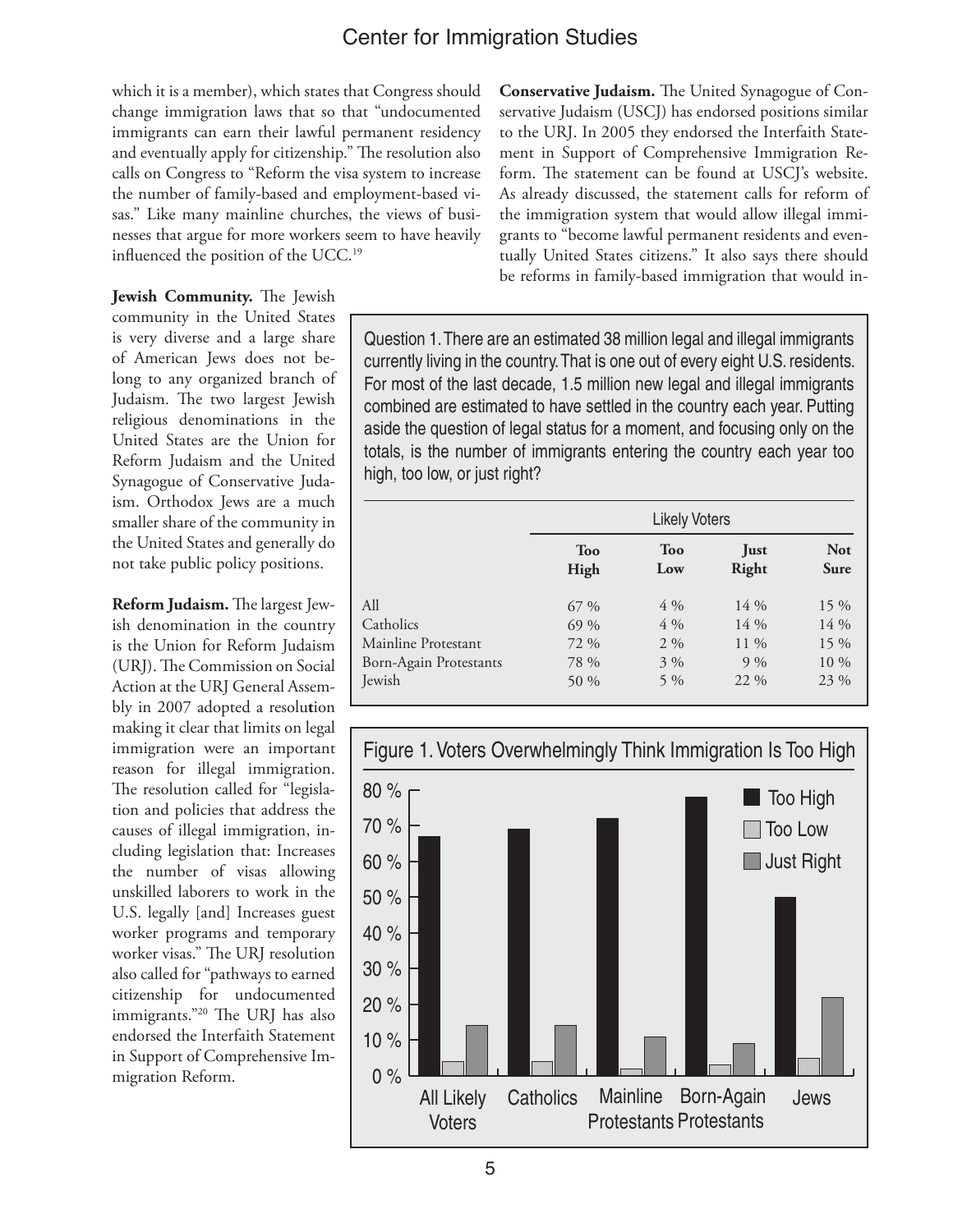crease the number of people allowed into the country and reduce the backlogs. In addition, the statement calls for "The creation of legal avenues for workers and their families who wish to migrate to the United States to enter our country."21 However, the 2008 version of the interfaith statement does not list the USCJ as a signatory.<sup>22</sup>

**The American Jewish Committee.** The American Jewish Committee (AJC) is one of the largest and best known Jewish organizations in the country. The AJC is not a religious organization per se, but it is a leading institution in the Jewish community. Its board of governors adopted a statement in December 2006 that

Question 2. There are currently estimated to be 11 to 12 million illegal immigrants in the U.S. Which of these statements best reflects your opinion as to why that is? **Statement A:** Past efforts to enforce immigration laws have been grossly inadequate and the government has never made a real effort to enforce the law. **Statement B:** We have made a real effort to enforce our immigration laws, but we have failed because we are not allowing in enough immigrants legally.

|                        | <b>Likely Voters</b>  |                       |                |                           |
|------------------------|-----------------------|-----------------------|----------------|---------------------------|
|                        | <b>Statement</b><br>A | <b>Statement</b><br>B | <b>Neither</b> | <b>Not</b><br><b>Sure</b> |
| All                    | 74 %                  | 13 %                  | $9\%$          | $4\%$                     |
| Catholics              | 78 %                  | 11 %                  | $8\%$          | $3\%$                     |
| Mainline Protestant    | 78 %                  | $10\%$                | $7\%$          | 4 %                       |
| Born-Again Protestants | $85\%$                | $9\%$                 | $4\%$          | $2\%$                     |
| <b>Jewish</b>          | 60 %                  | 21 %                  | 14 %           | $5\%$                     |

Question 3. Which of these opinions best reflects your view on immigration and jobs that require relatively little education? **Statement A:** We need to allow more immigrants into the country to fill these jobs because there aren't enough Americans willing or able to do them. OR **Statement B:** There are plenty of Americans already here to do these jobs, if employers can't find workers they should pay more and treat workers better.

|                               | <b>Likely Voters</b>  |                       |                |                           |
|-------------------------------|-----------------------|-----------------------|----------------|---------------------------|
|                               | <b>Statement</b><br>A | <b>Statement</b><br>B | <b>Neither</b> | <b>Not</b><br><b>Sure</b> |
| All                           | 11 %                  | 71 %                  | $15\%$         | $3\%$                     |
| Catholics                     | 12 %                  | 69 %                  | $15\%$         | $3\%$                     |
| Mainline Protestant           | $10\%$                | 73 %                  | $15\%$         | $3\%$                     |
| <b>Born-Again Protestants</b> | $7\%$                 | 75 %                  | $15\%$         | $3\%$                     |
| Jewish                        | 16 %                  | 61 %                  | $17\%$         | 6 %                       |

endorsed "a comprehensive approach to immigration reform that joins enforcement with a path to legalization, and ultimately citizenship, for the undocumented, as well as a more flexible temporary visa program that provides participants an opportunity for earned legalization."23 In an open letter to the U.S. Senate in 2006, the AJC made it clear that there needed to be an increase in legal immigration, including "more legal work visas and more visas for immigrant families."24 This is consistent with a public statement made earlier in 2005 supporting a temporary worker program. That statement made clear that AJC feels strongly that illegal immigration is partly due to limits on legal immigration. The statement

reads, "because the immigration system does not adequately reflect our current or future labor needs, thousands of laborers are compelled to enter the country illegally."25 Like the URJ and the USCJ, the AJC has endorsed the Interfaith Statement in Support of Comprehensive Immigration Reform that calls for a legalization of illegal immigrants and an increase in legal immigration. In fact, a very large number of other Jewish organizations also have endorsed the interfaith statement.

## **Discussion**

The leaders of the religious organizations discussed above have all made clear statements that immigration laws need to be changed to allow for a legalization of illegal immigrants and increased legal immigration. However, the Zogby poll reported here indicates that most members of these religious communities have a very different point of view. Moreover, they tend to reject the argument made by religious leaders that limits on legal immigration are causing illegal immigration.

**Overall Immigration Numbers.** Question 1 asked voters if they think the overall level of immigration is too high. (The figures on immigration levels come directly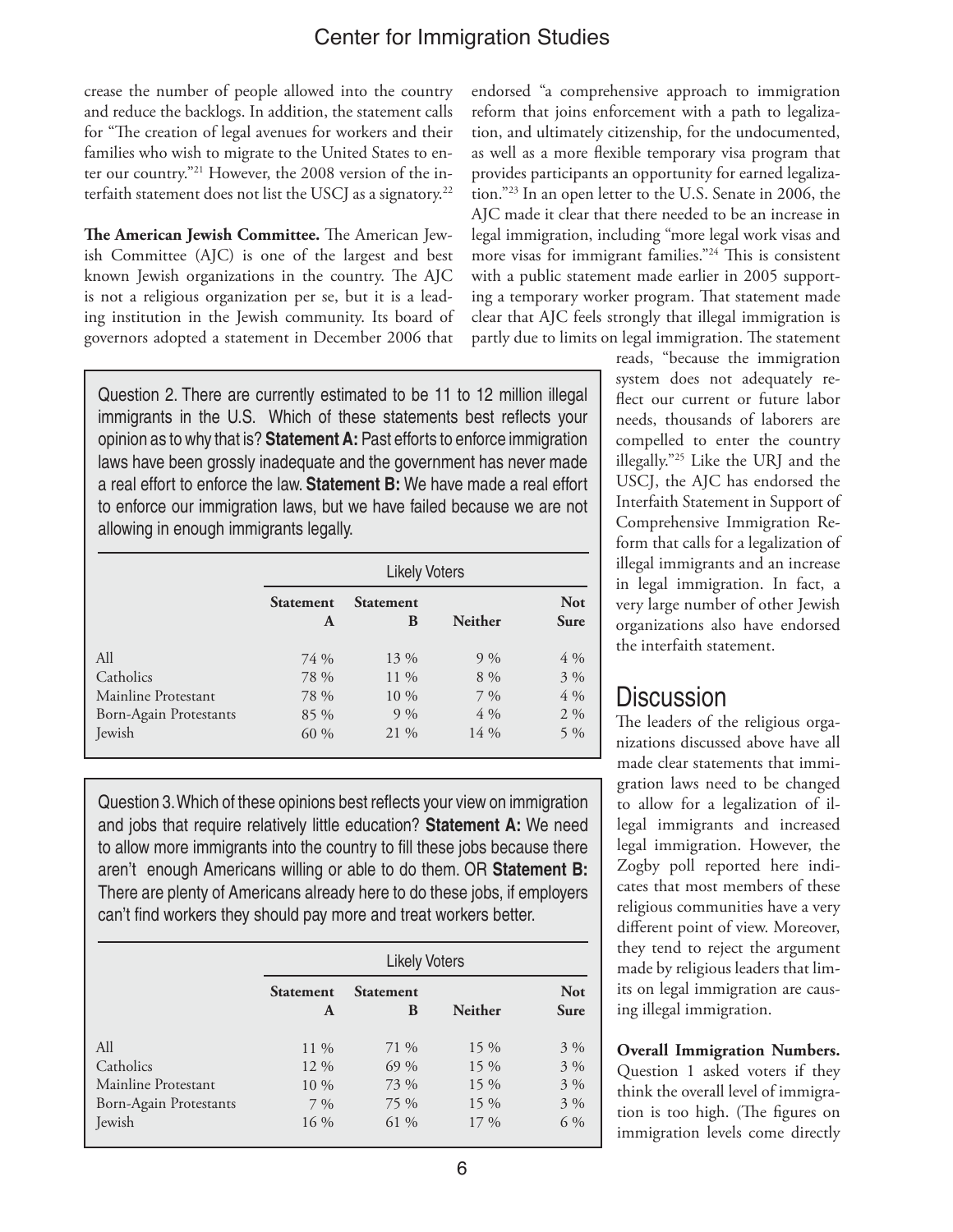from Census Bureau data.) The results show that, with the exception of Jewish voters, most members of religious communities overwhelmingly think that immigration is too high. Even among Jewish voters there is a plurality who feel that the level is too high. Very few Christian or Jewish voters think it is too low.

Some who advocate for increased legal immigration argue that increasing legal immigration would simply legalize an illegal flow that is already taking place. It is important to note that Question 1 explicitly asked voters to put aside legal status and focus only on numbers. So respondents should not have reacted to illegal immigration per se. Yet, two-thirds to three-fourths of

voters in major Christian groups feel that the overall number is too high. Thus it would seem there is very little support for a proposal to keep immigration at the current level, but make it all legal. Of course, there is the policy question of whether an increase in legal immigration would create more immigrant social networks and thus increase illegal immigration.<sup>26</sup> The United States legalized nearly three million illegal immigrants in the mid-1980s and legal permanent immigration is about double what it was then. Yet the last legalization and the subsequent increases in legal immigration, particularly as a result of legislation in 1990, do not seem to have slowed illegal immigration.

**Causes of Illegal Immigration.** Question 2 (page 6) gets at one of

the central issues in the current debate: Is illegal immigration caused by having limits on legal immigration that are too low or is it caused by a lack of enforcement? The responses to Question 2 from members of all four religious communities indicate that they think lack of enforcement is the cause. As

made clear above, the leaders of religious organizations believe that enforcement efforts have failed. Most important, these leaders feel the reason so many people enter the country illegally is that not enough people are allowed in legally. But question 2 shows that the rank and file members of these organizations disagree strongly with this point of view. For Catholics, 78 percent said illegal immigration was due to lack of enforcement, as did 78 percent of Mainline Protestants, 85 percent of born-again Protestants, and 60 percent of Jews. Some voters did not agree with either statement in Question 2 or were unsure of an answer. But few agreed with reli-



Question 4: Do you support or oppose allowing illegal immigrants to stay here legally and be put on a path to citizenship if they pay a fine, study English, and undergo a background check?

|                        | <b>Likely Voters</b>              |                            |                    |                    |                 |
|------------------------|-----------------------------------|----------------------------|--------------------|--------------------|-----------------|
|                        | <b>Strongly</b><br><b>Support</b> | Somewhat<br><b>Support</b> | Somewhat<br>Oppose | Strongly<br>Oppose | <b>Not Sure</b> |
| All                    | $17\%$                            | 29 %                       | $15\%$             | $36\%$             | $3\%$           |
| Catholics              | $17\%$                            | 26 %                       | $14\%$             | 40 %               | $3\%$           |
| Mainline Protestant    | $14\%$                            | 29 %                       | $17\%$             | $37\%$             | $3\%$           |
| Born-Again Protestants | $11\%$                            | 23 %                       | $17\%$             | $47\%$             | $2\%$           |
| Jewish                 | $27\%$                            | 33 %                       | 11 %               | 24 %               | $4\%$           |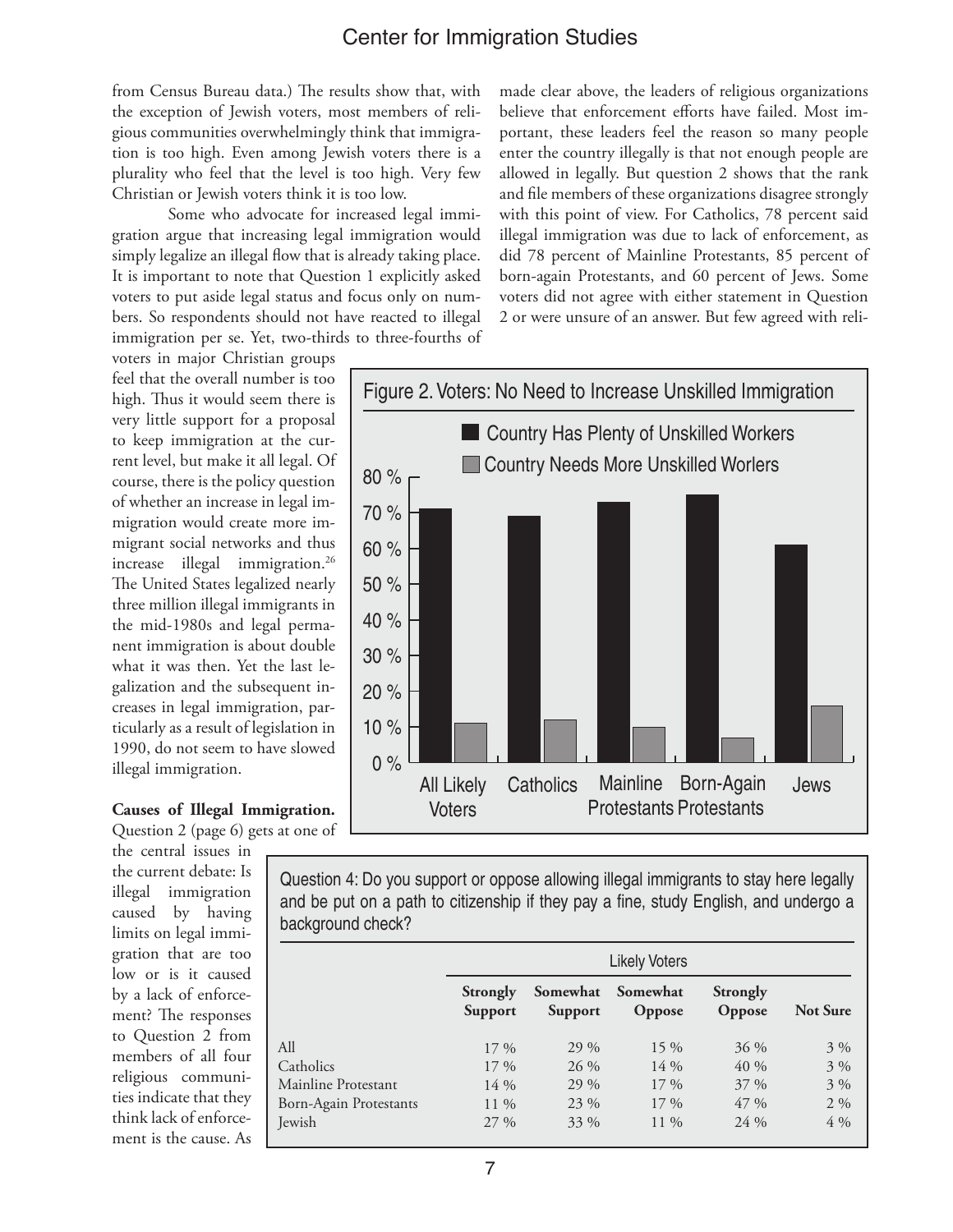gious leaders that illegal immigration is caused by limits on legal immigration.

Need for Immigrant Workers. Question 3 (page 6) explores one of the most important arguments made by leaders for increasing legal immigration ─ workers are needed, particularly those who are "unskilled" or "laborers." For example, The Catholic church's position that there needs to be an increase in legal immigration so that more "laborers from other countries can enter the country legally" is echoed by the Union for Reform Judaism call for the government to "Increase the number of visas

allowing unskilled laborers to work in the United States legally." But voters strongly reject this position, with 69 percent of Catholics, 73 percent of mainline Protestants, 75 percent of born-again Christians, and 61 percent of Jews responding there are plenty of such workers available.

In the view of religious voters, if employers can't find workers they should pay more and treat workers better, not bring in more unskilled immigrants. The idea of paying more or treating workers better does not seem to have occurred to religious leaders. This is surprising because one of the main concerns of the church lead-



ers is the low pay and bad treatment of illegal immigrant workers. But the issue of raising wages or improving working conditions to recruit more American workers does not seem to be something that church leaders have considered.

**Legalizing Illegal Immigrants.** Questions 4 through 6 (pages 7-9) examine the issue of legalizing illegal immigrants. Question 4 used neutral language and found a sizeable minority willing to support a conditional legalization when the question is asked by itself and before offering an alternative way of dealing illegal immigrants living in the United States. But when likely voters were asked Question 5, which offers the idea of more enforcement of immigra-

> tion laws to cause illegal immigrants to go back home over time, many more voters pick that option. It seems that some of the large majority who support enforcement in Question 5 supported legalization in Question 4 as well.

> Question 6 asked the voters to choose between the two options; they overwhelmingly pre-

Question 5. Do you support or oppose reducing the illegal immigrant population over time by enforcing existing immigration laws (such as requiring employers to verify the legal status of workers, increasing border enforcement, and more cooperation with local law enforcement)?

|                        | <b>Likely Voters</b>              |                     |                    |                    |                 |
|------------------------|-----------------------------------|---------------------|--------------------|--------------------|-----------------|
|                        | <b>Strongly</b><br><b>Support</b> | Somewhat<br>Support | Somewhat<br>Oppose | Strongly<br>Oppose | <b>Not Sure</b> |
| All                    | $67\%$                            | 21 %                | $6\%$              | $3\%$              | $3\%$           |
| Catholics              | 68 %                              | 21 %                | $5\%$              | $3\%$              | $3\%$           |
| Mainline Protestant    | $69\%$                            | 20 %                | $6\%$              | $2\%$              | $3\%$           |
| Born-Again Protestants | 78 %                              | $16\%$              | $3\%$              | $1\%$              | $2\%$           |
| Jewish                 | 50 %                              | $30\%$              | $9\%$              | 6 %                | $5\%$           |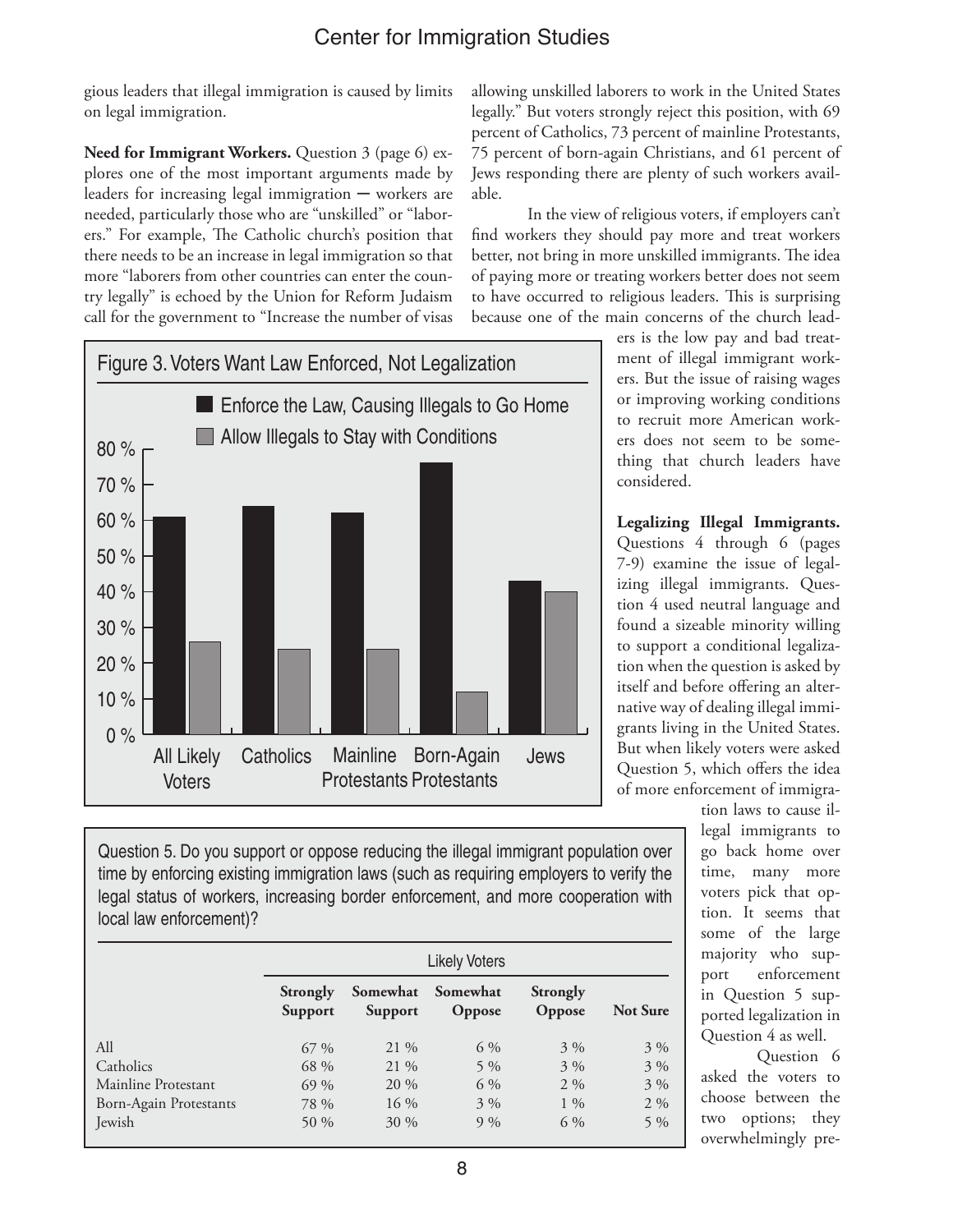ferred enforcement that causes illegal immigrants to leave the United States.

 On Question 4, when first asked about legalization, 43 percent of Catholics said they strongly or somewhat supported conditional legalization, as did 43 percent of Mainline Protestants, 34 percent of bornagain Protestants, and a majority (60 percent) of Jews. But in the case of the Christian groups, more voters said they are against legalization than said they are for it even when given no other alternative to legalization. In fact, majorities of all three Christian groups are against a conditional legalization by statistically significant margins. Moreover, of those who do support legalization, most say they only "somewhat" support it. Strong opponents of legalization outnumber strong supporters by more than a two-to-one ratio. What is so striking about this finding is that although a huge share of church leaders have embraced legalization, among church members it is a distinctly minority opinion.

On Question 5, when asked about enforcing the law and causing illegal immigrants to go home, an overwhelming support for an enforcement approach was shown, with 89 percent of Catholics, 89 percent of mainline Protestants, 94 percent of born-again Protestants, and 79 percent of Jewish voters saying they "strongly" or "somewhat" support enforcement to deal with illegal immigrants in the country. Moreover, the intensity of opinion in favor of enforcement is very strong. Majorities of Christian voters and 50 percent of Jewish voters say they "strongly" support enforcement that would cause illegal immigrants to go home. The share saying they strongly oppose enforcement is in the low single digits for all four religious groups.

Question 6 asked voters which approach they prefer, enforcement or conditional legalization, and here we see some division among vot-

ers, but not that much. Although virtually all Jewish organizations promote legalization, the poll showed American Jews to be almost evenly split on the issue, with only 40 percent agreeing with the organization's leaders in preferring legalization and 43 percent preferring enforcement to make illegal immigrants go home. The contrast between Christians and their national leaders was even more pronounced. Only a fraction of Christians prefer the legalizations promoted by denominational leaders. Among Catholic

voters, 64 percent to 24 percent prefer enforcement over legalization; for mainline Protestants it is 62 percent to 24 percent for enforcement over legalization; and among born-again Christians it is 76 percent to 12 percent.

### Survey Methodology

Zogby International was commissioned by the Center for Immigration Studies to conduct an online survey of 42,026 adults. A sampling of Zogby International's online panel, which is representative of the adult population of the United States, was invited to participate. Slight weights were added to region, party, age, race, religion, gender, and education to more accurately reflect the U.S. population. The survey was conducted by Zogby from November 13 to 30, 2009. The margin of error for likely voters is +/- 0.5 percent. The margins of error for the four religious sub-populations in this report is shown in the table below. While we focus on all selfindentified members of the four major religious communities in this report, analysis by frequency of church or synagogue attendance shows no meaningful difference in immigration opinions between those who attend often versus those who attend rarely or never.

| Sample Sizes and Margins of Error                                           |                                            |                                                                    |  |  |  |
|-----------------------------------------------------------------------------|--------------------------------------------|--------------------------------------------------------------------|--|--|--|
| Margin of<br>Sample<br><b>Size</b><br>Error                                 |                                            |                                                                    |  |  |  |
| A11<br>Catholics<br>Mainline Protestant<br>Born-Again Protestants<br>Jewish | 41,162<br>8,514<br>8,654<br>7,809<br>1,647 | $+/-0.5\%$<br>$+/-1.1\%$<br>$+/-1.1\%$<br>$+/-1.1\%$<br>$+/-2.5\%$ |  |  |  |

Question 6. Which approach do you prefer to deal with illegal immigrants in the country? **Statement A:** Enforcing the law and causing them to return home over time. **Statement B:** Granting legal status and a pathway to citizenship to most illegal immigrants?

|                               | <b>Likely Voters</b>  |                       |                |                           |
|-------------------------------|-----------------------|-----------------------|----------------|---------------------------|
|                               | <b>Statement</b><br>A | <b>Statement</b><br>B | <b>Neither</b> | <b>Not</b><br><b>Sure</b> |
| All                           | 61 %                  | 26 %                  | $7\%$          | $7\%$                     |
| Catholics                     | 64 %                  | 24 %                  | 6 %            | 5 %                       |
| Mainline Protestant           | 62 %                  | $24\%$                | $7\%$          | $7\%$                     |
| <b>Born-Again Protestants</b> | 76 %                  | 12 %                  | $5\%$          | $7\%$                     |
| Jewish                        | 43 %                  | 40 %                  | $7\%$          | 10 %                      |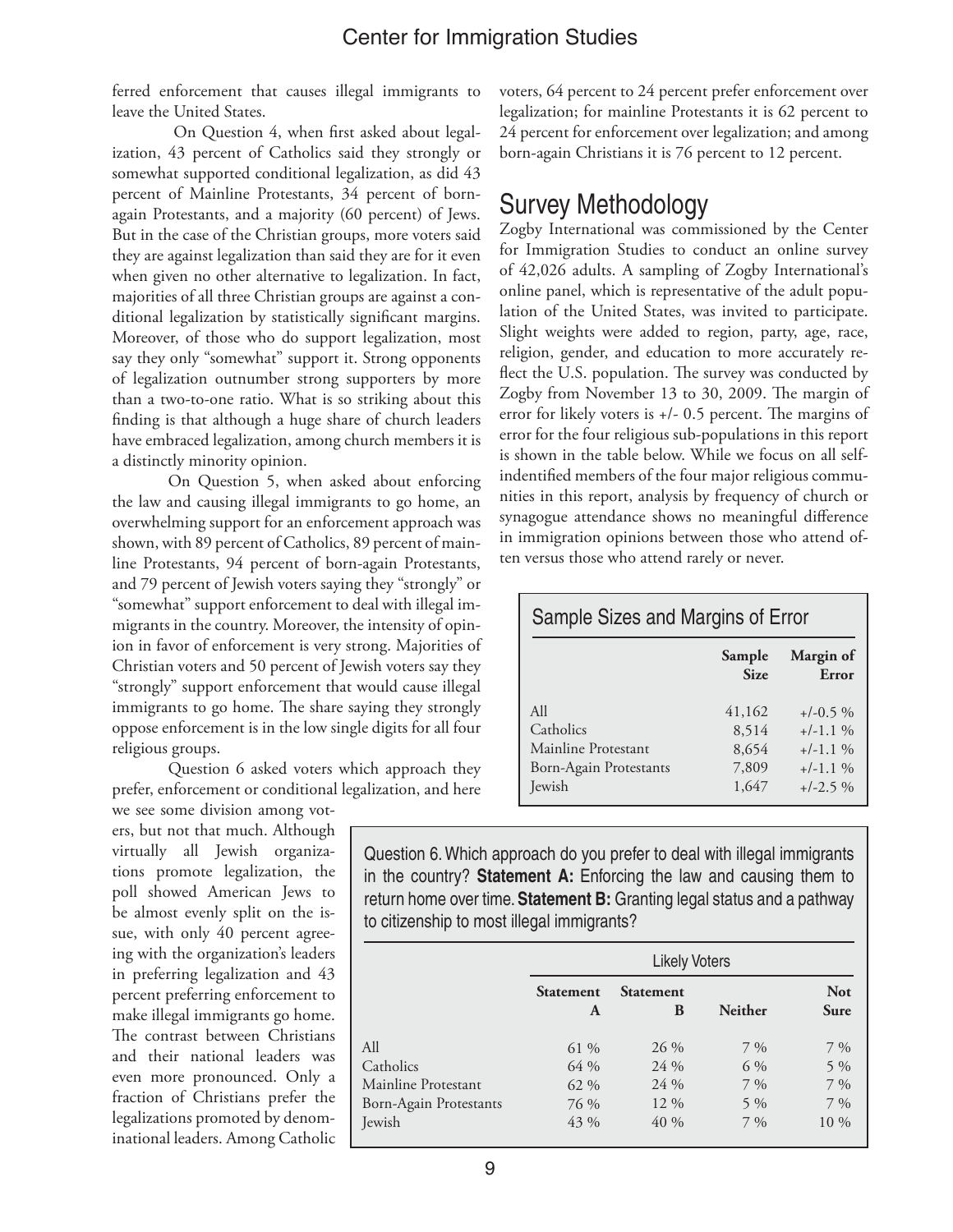## **Conclusion**

This survey of religious voters' opinions on immigration is one of the largest of its kind. The findings in some ways are not so surprising. Voters have always been skeptical of high levels of immigration and opposition to legalization is long-standing, as the debates over "comprehensive immigration reform" in 2006 and 2007 made clear. But this survey is unique because it is large enough to allow us to compare the views of members of specific Christian and Jewish communities to leaders in those same communities. The overall findings are stark. While religious leaders think there are not enough immigrant workers legally allowed into the country and legal immigration needs to be increased, members hold the opposite view. Members also feel strongly that limits on legal immigration are not the cause of illegal immigration. Rather, strong majorities of Christian and Jewish voters feel that lack of enforcement is the reason there are so many illegal immigrants in the country.

One of the biggest points of contention between religious leaders and their members is on the issue of jobs. Religious leaders sympathize strongly with employers who want access to more immigrant workers. The public statements of leaders make clear that they would like to increase immigration and give employers access to significantly more legal workers by increasing immigration levels. The religious public, in contrast, feels strongly that if employers have trouble finding workers they need to pay more and treat workers better rather than bring in more legal workers. In the public's view, the solution to recruiting and retaining workers in a tight labor market is to make jobs more attractive. But this solution does not seem to have occurred to Christian and Jewish leaders. The position of religious leaders is puzzling because there is a large body of research showing that, even before the current recession, wages and employment rates have generally declined for less-educated and younger native-born workers.27 This is strong *prima facie* evidence that there is no shortage of workers; if there were, wages and employment should have been going up.

The deterioration at the bottom of the labor market in recent decades does not seem to have entered into the views of religious leaders as it relates to immigration. The religious public, on the other hand, appears to be aware of this deterioration, at least intuitively. Church leaders, perhaps because they identify strongly with the plight of illegal immigrants and people in other countries who wish to come here — and do not themselves face foreign job competition — do not see things this way. Leaders also seem to identify strongly with employers, repeatedly citing their arguments that there are not enough workers willing or able to do jobs that require relatively little education. Members of religious communities on the other hand seem to identify strongly with American workers.

When it comes to the issue of legalizing illegal immigrants, rank-and-file Jews and Christians also disagree with their leaders, with many more wanting the law enforced and illegal immigrants to go home, than those wanting legalization for illegal immigrants in the country. The public statements of Christian and Jewish leaders make it plain that they believe that legalization is the only moral option. In contrast, their members seem to feel that enforcing the law and causing illegal immigrants to return home is the best option. Presumably community members see enforcement as moral in a way that leaders do not.

The huge divide between rank-and-file Jews and Christians and many of their leaders is actually not that surprising. Prior research shows a very significant divide between opinions of the public and of elites on the issue of immigration.<sup>28</sup> Religious groups follow this same pattern. Because religious communities often do not represent the public policy views of their members, if there is a full-blown immigration debate next year, it will be all more contentious. Jewish and Christian leaders will line up on one side of the issue and their members and the general public will be on the other, with elected officials in the middle.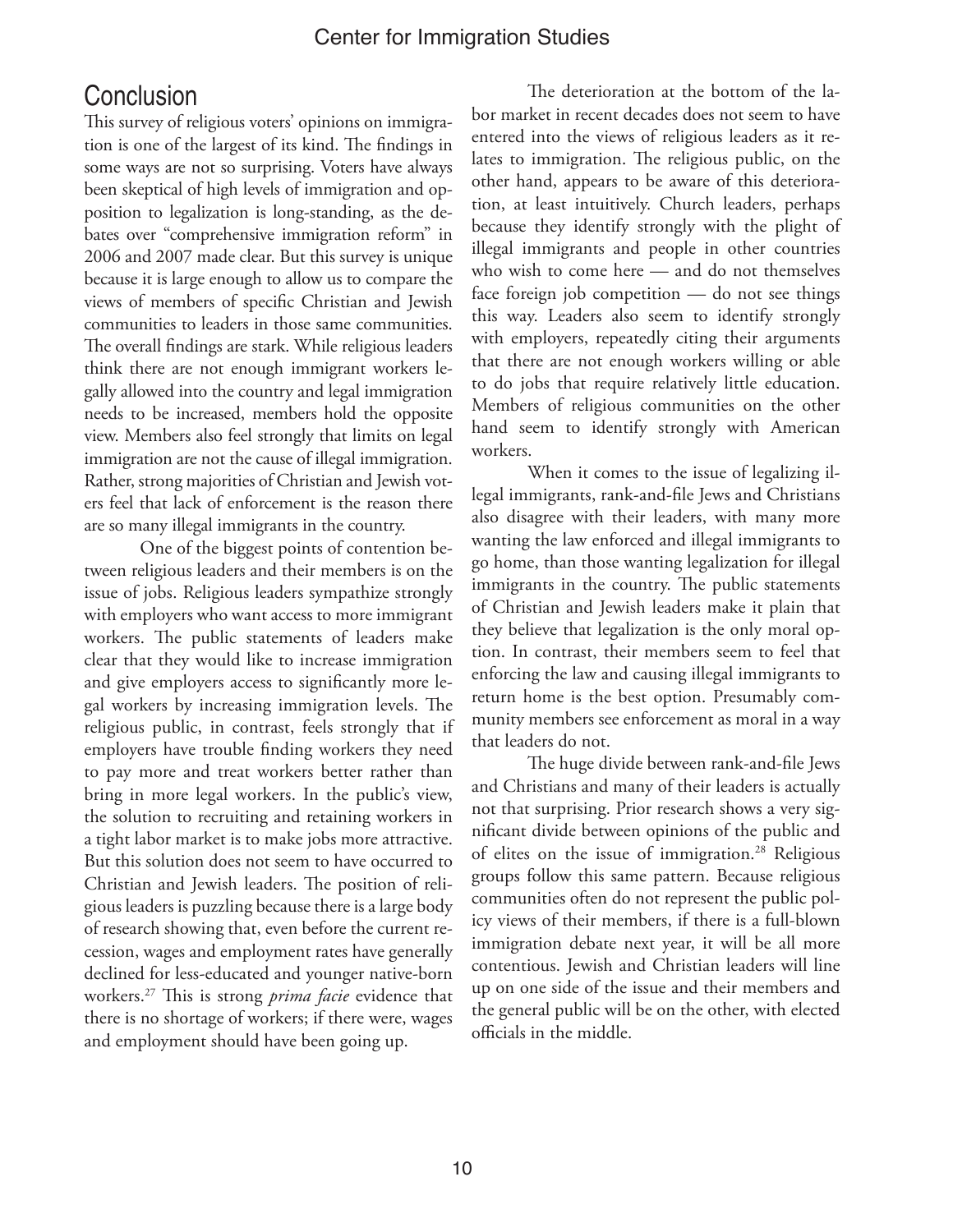## End Notes

<sup>1</sup> The statement can be found at http://www.interfaithimmigration.org/wp-content/uploads/2008/10/interfaith-cir-statement-final2.pdf. Among the signatories are national agencies of the United Methodist Church, Episcopal Church, Presbyterian Church (USA), Lutheran (ELCA) Church, Union for Reform Judaism, and the American Jewish Committee. While the U.S. Conference of Catholic Bishops is not listed and has not signed onto the statement, Catholic Charities USA is listed, as are several other Catholic organizations. 2 The U.S. Conference of Catholic Bishops website has a section entitled "Justice for Immigrants," which can be found at www.usccb.org/jfi/bishops-call.html. The bishops' January 22, 2003, pastoral letter, "A Pastoral Letter Concerning Migration from the Catholic Bishops of Mexico and the United States," provides a detail explanation of the church's opinion on immigration. 3 See http://www.worldnewspaperpublishing.com/

News/FullStory.asp?loc=TCW&ID=1850.

 $4$  The NAE home page states that more than  $40$  denominations are members. The sites lists the 13 denominations that endorsed the immigration resolution here: www.nae.net/immigration-2009-endorsements.

5 The 2009 resolution can be found at http://www.nae. net/resolutions/347-immigration-2009.

6 For a general description of the mainline churches see http://en.wikipedia.org/wiki/Mainline\_(Protestant).

7 See 2000 statement, at http://archives.umc.org/interior.asp?ptid=4&mid=1062.

8 See http://archives.umc.org/interior.asp?ptid= 21&mid=13506.

9 The church for, example, has endorsed a postcard campaign in support of reform that would increase legal immigration; see http://www.episcopalchurch. org/79901\_116875\_ENG\_HTM.htm.

10 See http://www.episcopalchurch.org/documents/Immigration\_Brochure.pdf.

<sup>11</sup> Resolution B006, "Immigration: Economic Justice implications," at http://gc2009.org/ViewLegislation/ view\_leg\_detail.aspx?id=961&type=Final.

<sup>12</sup> The text of the ELCA position on immigration can be found at http://www.elca.org/~/media/Files/What percent20We percent20Believe/Social%20Issues/Resolutions/FINAL\_SPR\_Immigration\_Unformatted.pdf. <sup>13</sup> See resource materials provided by PCUSA, at:

http://www.pcusa.org/immigration/pdf/comprehensive. pdf.

<sup>14</sup> Telephone interview, December 15, 2009.

15 The 2006 resolution can be found at http://www. pcusa.org/immigration/pdf/immigration-resolution-2006.pdf.

16 The briefing can be found at http://www.ucc.org/ ourfaithourvote/immigration.html.

<sup>17</sup> The statement can be found at http://www.ucc.org/ synod/resolutions/immigration-final.pdf. The statement is clear that it should not be an "employer focused" program and should protect worker rights.

<sup>18</sup> The link to the Interfaith Immigration Coalition can be found on the immigration page of the UCC web site under resources, at http://www.ucc.org/justice/immigration.

<sup>19</sup> See the UCC links to the National Council of Churches resolution, at http://www.ucc.org/justice/ immigration/general-info/info.html. The council's resolution itself is at http://www.churchworldservice. org/site/DocServer/JointImmigrationResolution. pdf?docID=1061.

20 The resolution can be found at http://urj.org// about/union/governance/reso//?syspage=article&item\_ id=1917.

21 The statement can be found at http://www.uscj.org/ Comprehensive\_Immigr6880.html.

<sup>22</sup> Those that support the document are listed at the bottom of the statement, at http://www.interfaithimmigration.org/wp-content/uploads/2008/10/interfaithcir-statement-final2.pdf.

<sup>23</sup> The board of governors statement can be found at http://www.ajc.org/atf/cf/%7B42D75369-D582-4380- 8395-D25925B85EAF%7D/ImmigrationStatement-Enforcement12112006.pdf.

24 The letter can be found at http://www.ajc. org/atf/cf/%7B42D75369-D582-4380-8395-

D25925B85EAF%7D/2\_21\_2006\_LetterSenateComprehensiveImmigReform.pdf.

25 The statement can be found at http://www.ajc.org/ site/apps/nl/content3.asp?c=ijITI2PHKoG&b=839399 &ct=1490263.

<sup>26</sup> For a discussion of the link between legal and illegal immigration, see "Two Sides of the Same Coin: The Connection Between Legal and Illegal Immigration," at http://www.cis.org/node/263.

<sup>27</sup> For a summary of recent trends in wages and employment before the current recession, see recent congressional testimony, at http://www.cis.org/node/1582. See "Elite vs. Public Opinion: An Examination of Divergent Views on Immigration," from the Center for Immigration Studies, at: http://www.cis.org/ElitevsPublicOpinion-ImmigrationViews.